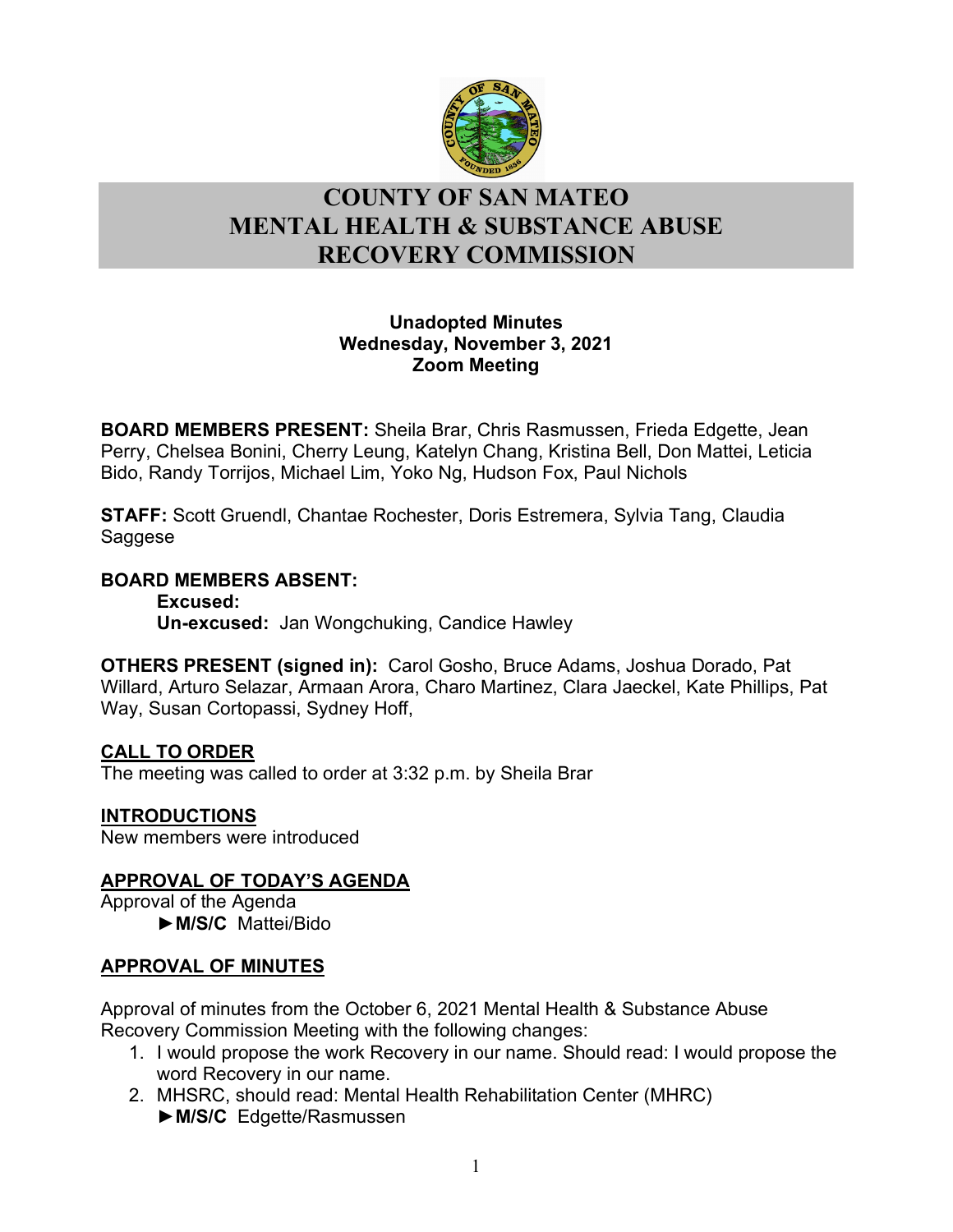## **Correspondence, Announcements, and Public Comment**

### **STANDING COMMITTEES**

- **A. Committee for Children & Youth Reported by Chris Rasmussen** Next meeting will be held on November 17, 2021 at 4:00 p.m. Via Teams The Children & Youth Committee is looking for a commissioner to chair to the committee. Interested members should contact Chris.
- **B. Committee for Adults Reported by Yoko Ng** Next meeting will be held on November 17, 2021 at 10:30 a.m. Via Teams
- **C. Committee for Older Adults Reported by Patricia Way** The next meeting will be held on December 1, 2021, at 10:30 a.m. Via Teams
- **D. Mental Health Services Act Steering Committee Reported by Leticia Bido and Jean Perry** The next meeting will be held on December 2, 2021 at 3:00 p.m. Via Zoom

#### **Director's Report**

Presented by Scott Gruendl, Assistant Director

Scott reviewed articles in the Director's Update.

Please see the [latest issue](https://www.smchealth.org/sites/main/files/file-attachments/directors_update_nov_2021.pdf?1635360189) of the *Director's Update* from Scott Gilman.

Topics include:

- Suicide Prevention Trainings for Community Gatekeepers
- First Women's Residential Detox Program
- New ODE Recognition Series
- Commissioner Retires Patricia Way
- Congratulations Chauncey Chatman, Housing Hero Award
- New Health Policy Removes Barriers
- COVID-19 Update

Find past issues [here.](https://www.smchealth.org/bhrs/directors-update)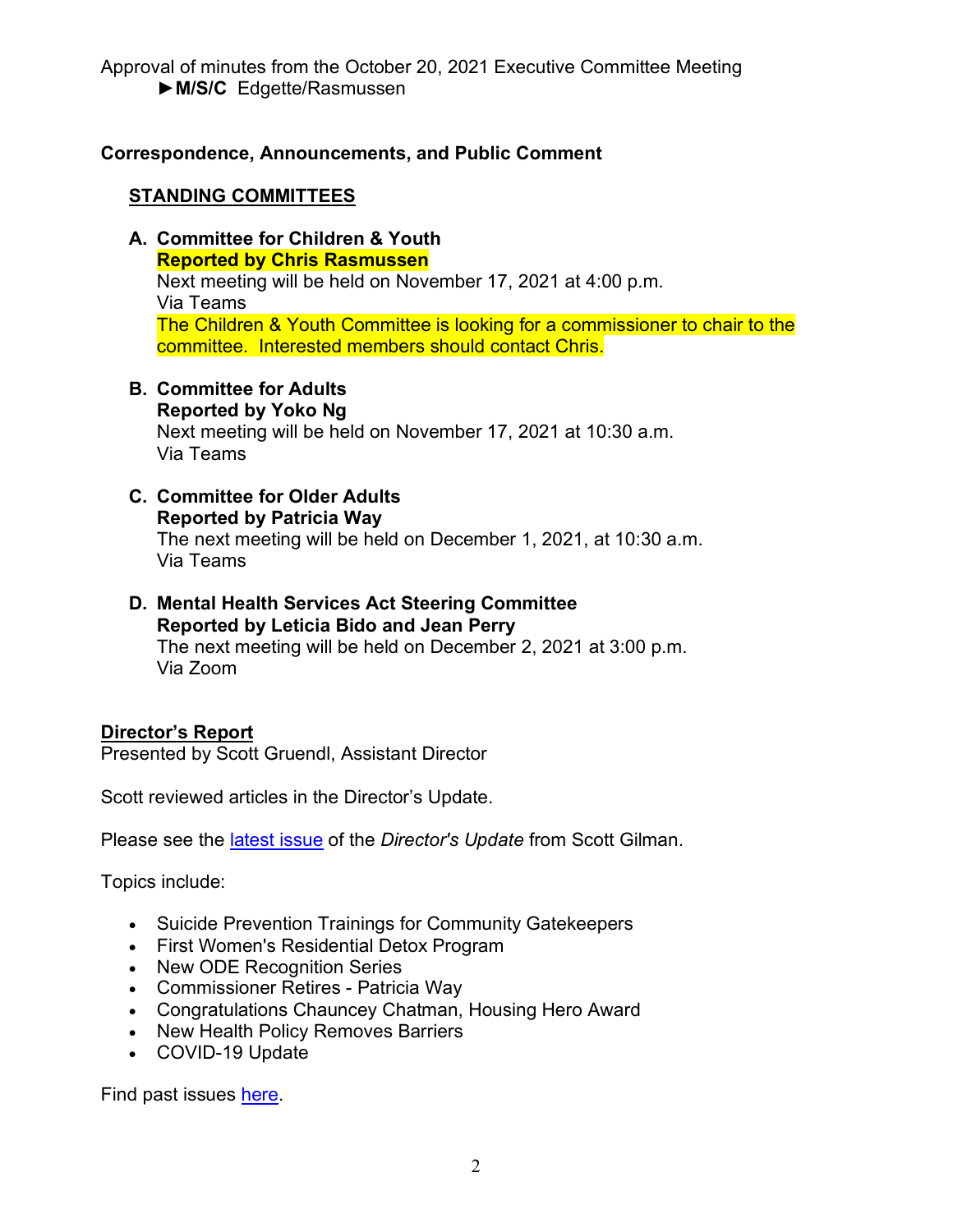## **Old Business**

Vote for Slate of Officers Chair Sheila Brar Vice Chair Chris Rasmussen Member at Large Jan Wongchuking CALBHB/C Cherry Leung

Passed unanimously.

### **New Business**

No new business.

## **Liaison, Task Force and Ad Hoc Committees**

### **Suicide Prevention Committee**

Reported by Yoko Ng

We met Tuesday, November 2, 1:30-3:00

The first part of the meeting was a communication workgroup and mental health emergency response update. The last part of the meeting was a data workshop where we discussed current suicide data and requested additional data.

Our next meting is Tuesday, December 7, 2021 at 1:30 via zoom.

Public Comment

Randy Torrijos

Supervisor Pine's office is working with Sylvia to present the Suicide Prevention Roadmap at Board of Supervisors (BOS) Meeting is December. It will be accompanied with some form of resolution focusing on suicide as a health concern.

### **California Association of Local Behavioral Health Boards and Commissions (CALBHB/C)**

Reported by Cherry Leung

We had our quarterly meeting on October 20. Several programs supported by the state were discussed:

1The Behavioral Health Continuum Infrastructure Program

- a. Provides the Department of Health Care Services funding to invest in mobile crisis infrastructure
- b. To expand the community continuum of behavioral health treatment resources
	- i. A portion of this funding is available for increase infrastructure
	- targeted at children and youth (25 years and younger)
- 3. Integrated School Based Behavioral Health Partnership Program
	- a. Provides prevention and early intervention for and access to behavioral health services for students
	- b. Allows county behavioral health agencies and local educational agencies to collaborate
- 4. United Parents and Advocates
	- a. Reported on parents and caregivers needs through the parent voice statewide survey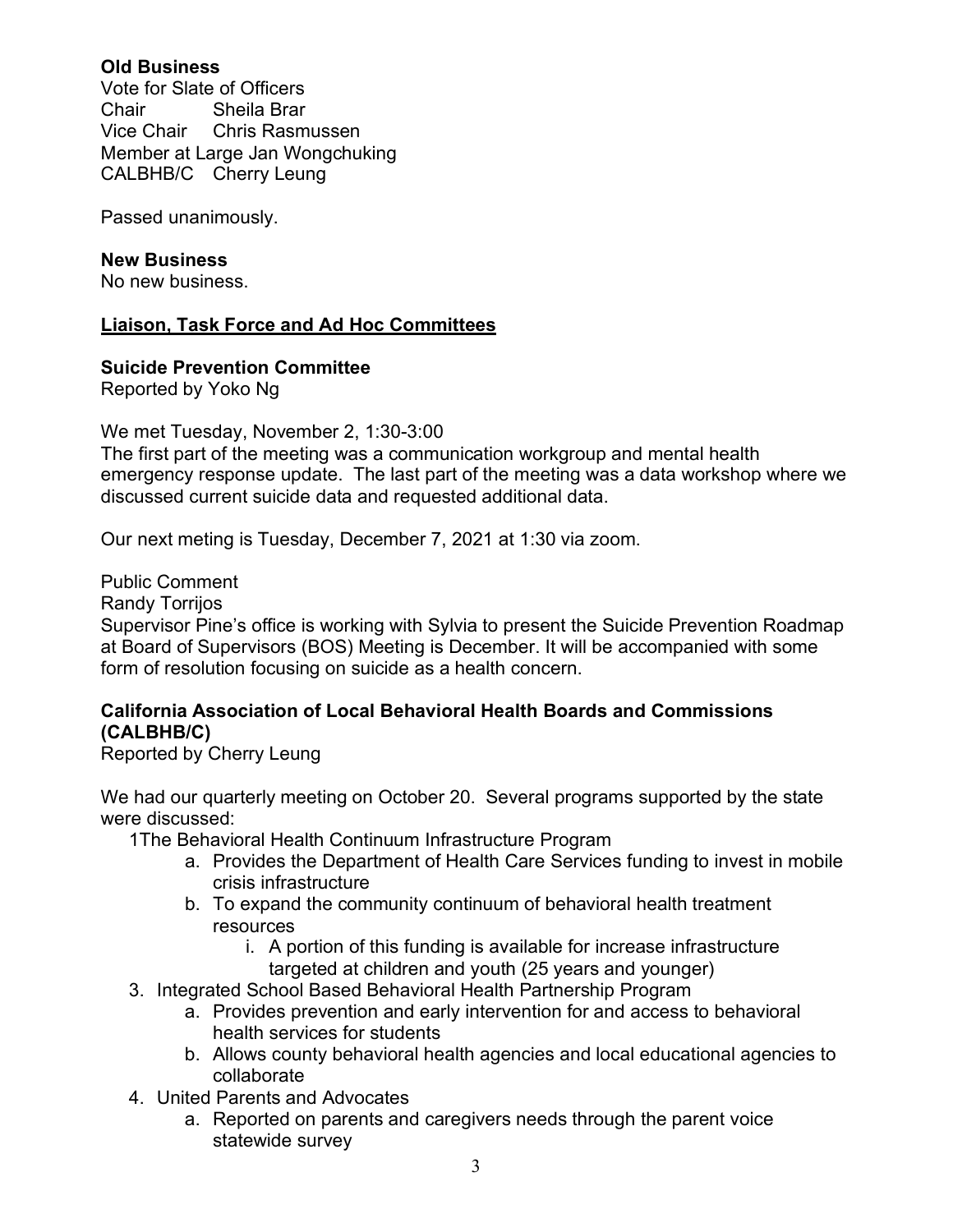- b. Parents express that want trauma informed training for schools
- c. Better communication between schools and mental health providers
- d. Accessibility of behavioral health services for every child
	- i. Enough children's mental health facilities and clinicians
	- ii. Increase support groups

You can find more information at the CALBHB/C website [https://www.calbhbc.org/.](https://www.calbhbc.org/) The next presentation will be Moving Toward an Effective Behavioral Health Crisis Care Continuum, addressing resources and gaps on November 5, 2021 10-11:30 a.m.

## Public Comment

## Jean Perry

I want to point out to our newer members that the CALBHB/C website is an excellent source of information. They have recordings of trainings and things that relate to almost every subject that we're dealing with, so look around the website.

## Pat Willard

I want to read a tweet from Santa Clara County, the trustee response urgent support team, as a community driven mobile response team that we use community residents, mental health workers and emergency medical services providers to respond to the needs and crisis in the community, without involvement of law enforcement. Had the four cities programs that currently exists sought community input instead they received no public input. The City of Alameda County recently devised a program that would partner with the fire department EMS and mental health professionals, such as those that exist around San Mateo County. Had the four cities provided an opportunity for public comment, this group of police chiefs would have heard that the committee much prefers fire department involvement as opposed to law enforcement involved. Mental health crisis response, where the subject to the call is not a danger to themselves or others.

## **Community Wellness & Crisis Response Committee**

Reported by Chris Rasmussen

A draft proposal was sent to all members, I will give an overview. Our commission set a priority to advocate more for right sizing of law enforcement, mental health employees call for service. Realizing that police are overburdened and, in some cases, not right response, we understood the County has very good services, but they are not fully integrated into the 911 system to be able to respond to mental health calls for service.

- We attempted to be part of the Community Partnership Program (we are happy to report that we will be part of the committee)
- Decided our efforts were better spent to outreach to clients of San Mateo County
- We came up with a recommendation to the Board of Supervisors based on talking to clients and hearing public comments and researching alternative models across the county, the recommendations are:
	- o Review and update dispatch protocols to reflect complicated mental health concerns and add mental health to the 911 answering protocol
	- $\circ$  Embed a licensed clinician directly into the dispatch center to triage mental health calls for service
	- $\circ$  Create a standalone unit designed to independently operate mobile crisis response teams to serve the entire county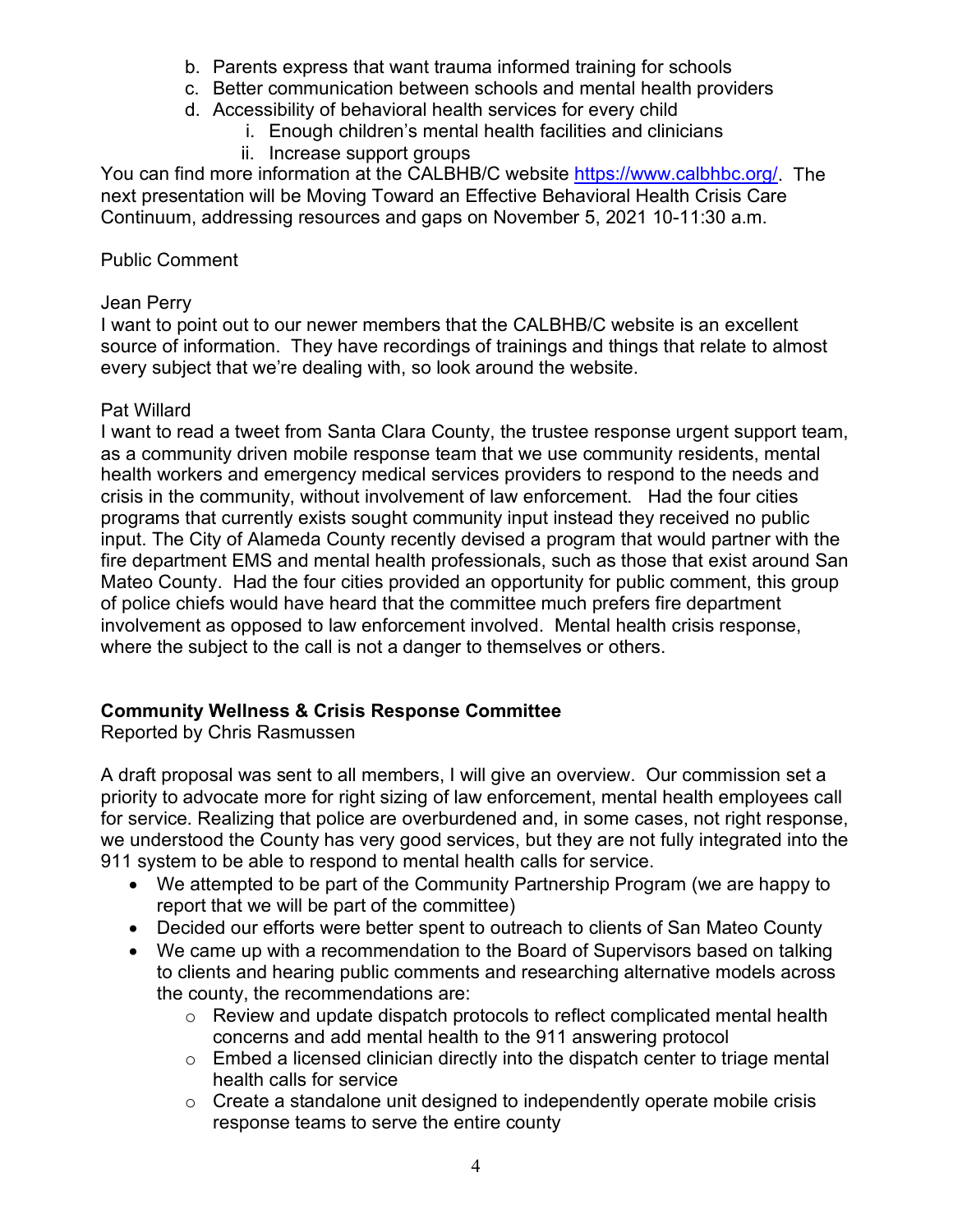#### Public Comment Chelsea Bonini

I think the plan is good in terms of integrating through dispatch, however; I don't sense within the recommendations enough of a response that would be non-police oriented. I raise the question whether the group looked at different response models. Whether it's using other first responders or using community members. I don't feel comfortable with the police response integrated under Psychiatric Emergency Response Team (PERT). I do not believe that mental health calls need to have armed people there, I don't think that police are the right responders. I think we must think outside box on this. Have these things been considered? and did we arrive at this because this is where we think we are? On this I'm unable to move it to the BOS or is there more discussion that could be had because I think there's maybe some room for more discussion.

A: Yes, we have looked at every single model out there, there's not one that fits everything. The biggest thing, when we were talking with Scott Gilman, is that there's a menu of services that we provide (the county), we have adequate crisis services. The findings are that we're not integrated into the 911 system. When a call comes into 911, you get either a police response, a fire response or you get an ambulance, that's it. It's up the law enforcement officers or the fire department to go that extra step to contact mental health services so integrating mental health services into the 911 system, having a dispatcher embedded into or a clinician embedded into the dispatch center is very out of the box. There aren't many agencies that are doing that and having a stand-alone crisis unit is exactly what that is. We could have a little deeper dive into it once we have a crisis unit established, we could have the experience, volunteer people, peer support, we can have all that wrapped into that crisis team. A standalone crisis unit that can respond 24/7.

#### Chelsea Bonini

I don't see all of that in the document. I don't see enough, and it's housed under PERT it feels like that's not enough of a distancing.

#### Jean Perry

My comment has to do with infrastructure. We are talking about there isn't even a chair for the mental health person to sit at this point, so we need to have rethinking. The physical layout of our dispatch centers to allow this to happen, another way in which infrastructure is needed to make this sort of thing happen is to look at the kind of places where people may need to go if they are having a crisis, one resolution is that they will be responded to by a team that can deescalate and connect them in a reliable way to next day services or whatever it is they need. What they don't need is to be incarcerated, they don't need to be hospitalized, but there are a lot of other services like Scott was talking about a menu of services that could be accessed by anyone in the county. I think that's a major problem with our county that even when these services exists, actually being able to connect people with them with all the different jurisdictions, the law enforcement team may not even know that there is something like First Chance or Serenity House or a lot of options on that spectrum for what people need and what their families need when they're experiencing crisis so this I don't think is meant to be exhaustive, but I think it would make us think while we have this infrastructure money on the rise, and what should we try to build in. My last point is we need to be so important to learn from these four pilots' cities, this is going to give us information to help us sort out from all those dozens of different models that exist, what seems to be a workable thing for our population, the people of San Mateo County because right now it's a hodgepodge of what people need but even more of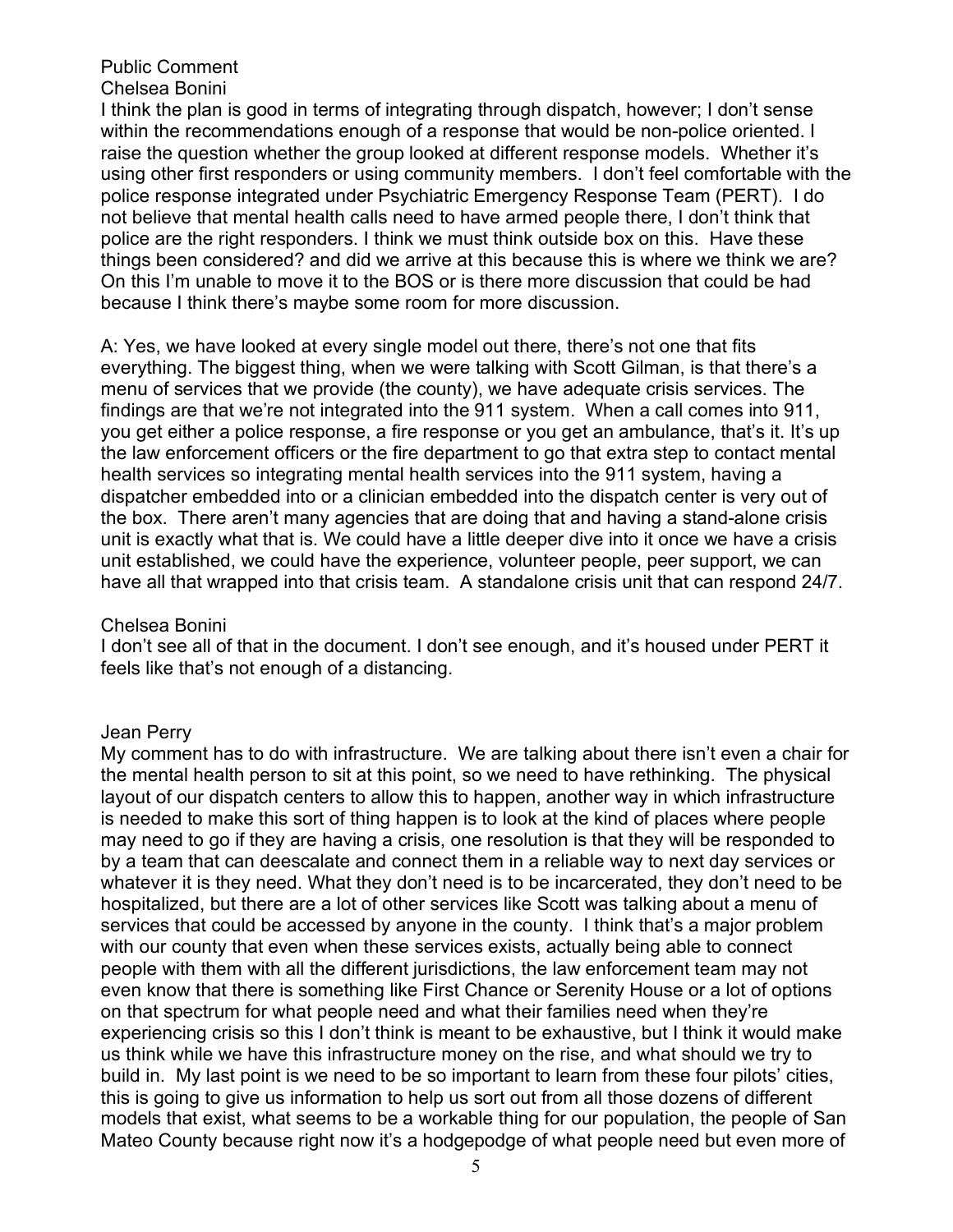a hodgepodge of how they can get connected to service. It is important that we get the important ingredients out there, so they are under discussion, and so the family in Half Moon Bay is going to get the same access to the same needed services as the family in Daly City or San Mateo.

## Randy Torrijos

This would not be a recommendation that would go to the Board of Supervisors for a vote. This would be the approval of the commission for the Ad/Hoc Committee to approach the supervisors individually and hopefully the County Manager to present these ideas and have separate discussions with them. A meeting with Supervisor Pine will happen but I can't speak to the other Supervisors or the County Manager. I will do my best to help the Ad/Hoc Committee members set up these meetings.

## Don Mattei

I think it is one of the better documents I have seen in years, it puts a lot of stuff together. I agree with the single point of contact and that's dispatch and a lot of those calls to be triaged at that level and there may not be a response with an officer because it has been sent to a professional person who is going to respond. I think the clarification by having a professional person speaking to the call or the 911 person is very important. Another thing is that the services are typically not open 24/7 or on the weekends. By having the professional at the dispatch center, I think a lot of changes could happen, and a lot of calls can be diverted in different ways. I do believe this is a good document to engage the Supervisors and to see what we can do to change the system.

## Clara Jaeckel

I am member of the Redwood City Police Advisory Committee but I'm not speaking for the committee I'm just making this comment as an individual resident of San Mateo County. I strongly support the recommendations to update the dispatch processes to handle mental health calls for service most appropriately as described. I also support the recommendation for a standalone crisis unit but echoing some of what was said in the previous discussion, I believe it's important to have a mental health crisis response resource that is not tied to law enforcement. This is key for the safest outcomes for the person in crisis, so I would urge you as mush as possible too when speaking to the supervisors to advocate keeping this an independent unit and not how it is under PERT, which is to the Sheriff's Office, we really need a crisis response team that is unarmed and independent from the Sheriff's.

## Pat Willard

I didn't hear input on this before going to the Board of Supervisors. I want to read you a lit of participants that were involved in the creation of the San Clara County Trust Program that Be

- The cultural community's wellness program
- Criminal justice
- National Alliance of Mental Illness
- Silicon Valley Debug
- Stanford Center for youth with mental health

As well as meetings with:

- African American Community
- Chinese Community
- Filipino Community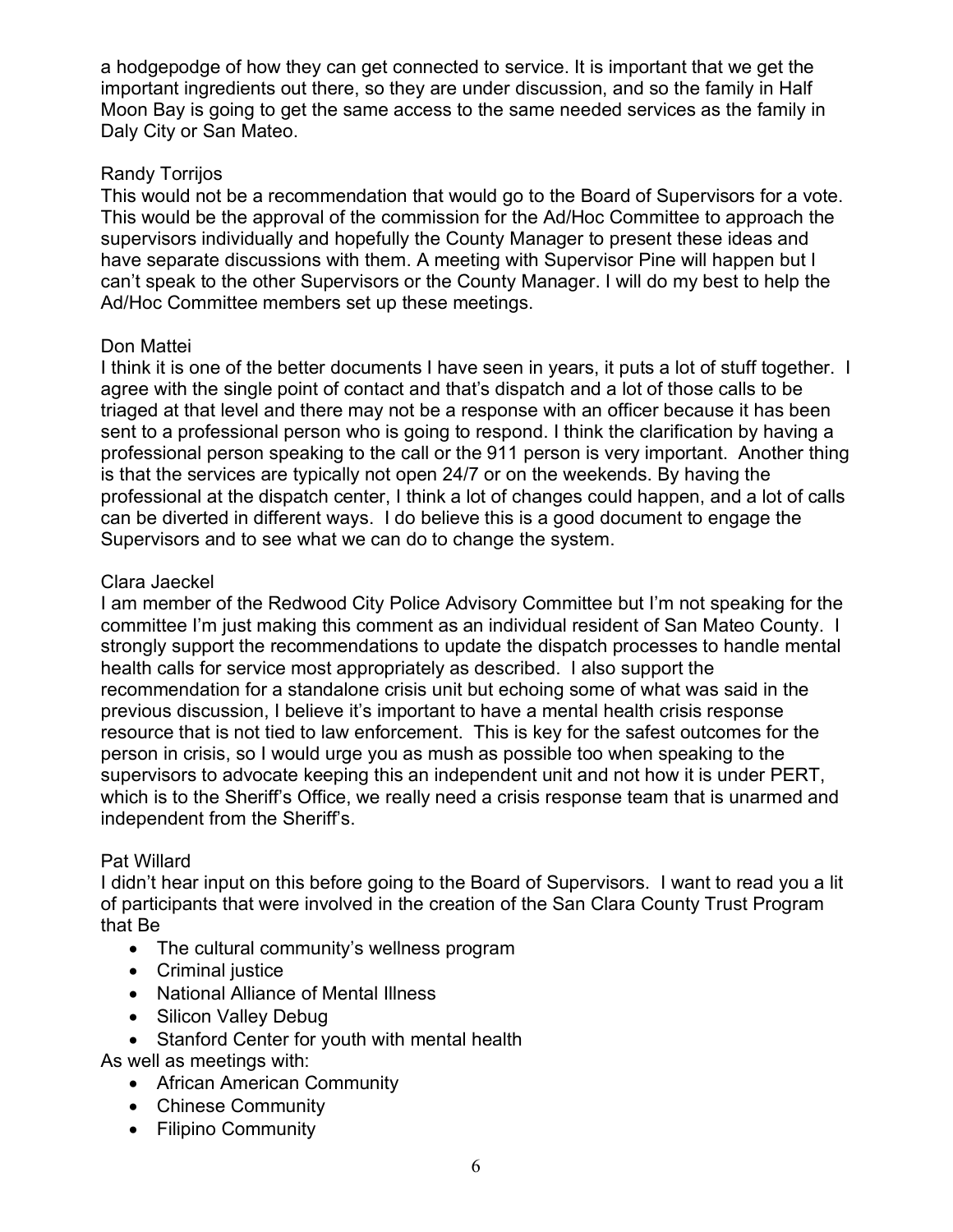- Spanish Speaking community stakeholders
- North County/Santa Clara County Transitional Aged Youth

All those focus groups were involved in providing input defining the Santa Clara County Trust Program.

#### Chris Rasmussen

We can make that more pronounced. That was the whole idea of this. Scott Gruendl wrote something, PERT is one program within the crisis unit response for BHRS and like I was alluding to there's a whole menu of services. Having it under that roof doesn't necessarily mean it is the PERT program and that deputies will be going out; it is under that roof of supervision. If it is housed there, it could be a standalone unit, separate from the law enforcement, because the supervisor has supervision over several units, not just the program. It could be housed under that umbrella of crisis services and not be attached to the PERT program.

Leticia Bido I want to confirm that we could take out the either and just propose it, as only.

## **Presentation**

Patricia Way, Thank You! Presented by MHSARC

Patricia ay took the loyalty Oath as a Commission on November 15, 2015 and served as a family member on the Mental Health and Substance Abuse Recover Commission until the end of her second term on September 30, 2021. During that time, she volunteered on various committees. Pat served as Chair of the Older Adult Committee, Chair of the full Commission, and Co-Vice Chair of the full Commission. She served during the leadership of previous BHRS Directors Steve Kaplan and David Young, and the current director, Scott Gilman. Pat has always believed in the importance and power of the family members and consumers with lived experience in guiding the Commission.

#### **Well Wishes & Thank You**

#### Carol Gosho, President, NAMI San Mateo

Pat and I go back over 20 years. We went through the support group training together in Santa Rosa, she and her husband Steve helped me get NAMI back on its feet financially by getting Margaret Taylor to host her retirement dinner as a fundraiser for NAMI San Mateo County. We both served as Co-President. Pat ran the NAMI office for a while when we only had a part time office manager. And there was one point where we, for some reason, we're going around photographing all the motels in the county. I think to show what needed fixing and what the status of these motels were and at one point we were almost attached by someone who thought we were invading their privacy. We host a Thanksgiving annual pie event, unfortunately, we had to cancel it last year and this year, but Pat is famous for her pecan pie. Hopefully next year we will resume that function and you all, will have to show up for her pecan pie. Pat, thank you so much for all the service that you have given to this county and to the families and our love ones and, as you know, as a parent your work is never done so, you may be retiring, but we will be calling on you, for help, thank you.

## Scott Gruendl

On behalf of the division of Behavioral Health and Recovery Services I like to genuinely, thank you for your service to both us and our communities that we serve. Because you've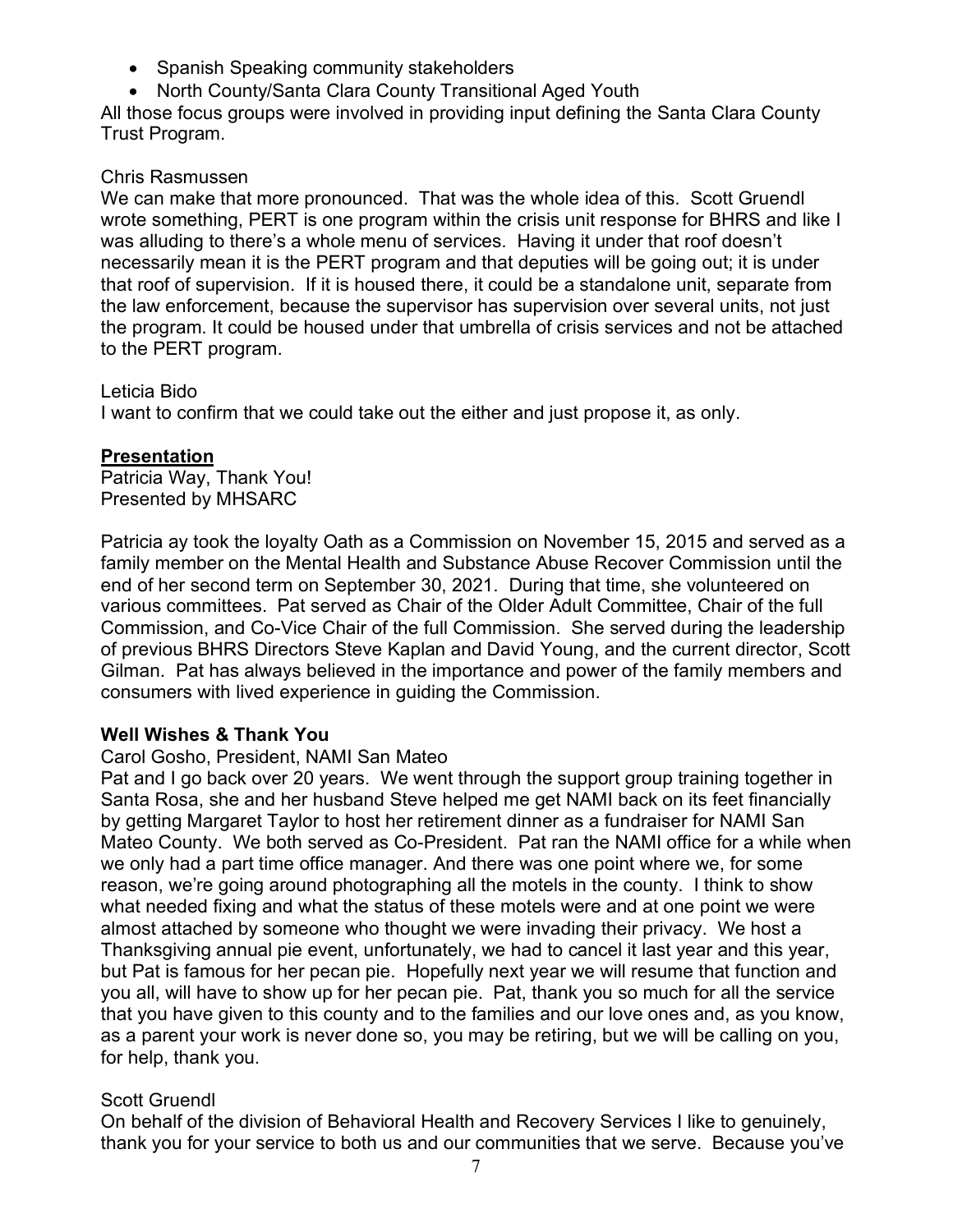done it in such a stoic way, you achieved this status of respect both with the professional community and the community we serve, you really are a go to person and a leader when it comes to the work that we do. What you didn't see in the Directors Update in the article about Pat was that she provided us with direction to the Commission as to what they should do once she is gone and somehow, I have feeling you're probably going to want to share that yourself. It is nice to have people involved in the process that are here day in and day out and you've been involved in so many other efforts that have made a difference in this community for the folks that we work for every day to make their lives better and help them recover and manager their conditions, and so we are eternally grateful for the time that you've committed and personally I really do appreciate you as not as just a Commission member but I've always appreciated talking to you when you into our office or I've had an opportunity to fill in for the director and you definitely will be missed. Thank you!

## Pat Way

I want to say what a great job Chris with the draft recommendation from the ad/hoc committee that is co-chaired by Sheila and Chris. That was a robust committee, I was part of it for a quite a while, and I think you're right on target with your draft for the Board of Supervisors. When you finally get it approved and send it to the BOS remember to respectfully as for a reply as soon as possible. Families, consumers, and the mental health professionals need to know what's going to happen to people in crisis, they are loved ones, they are sons and daughters, husbands, and wives. Mental health crisis must happen 24/7. Other things to keep an eye on:

- The rebuild of Cordilleras
- San Mateo Medical Center 3AB
- Housing continuum
- Improve/expand on the work at Serenity House

You are such a great group of people, and I thoroughly enjoyed working with you. Michael Lim

Pat, you've always been a voice of reason and, most importantly, the voice of wisdom. From your list it doesn't sound like you'd be far off from your retirement. I just want to give you a heads up that I know how to get hold of you and I will find you. Thanks for all your service, especially with your list. I will endeavor to aspire to follow in your footsteps and you have left us huge shoes to fill.

## Don Mattei

I've known Pat for quite some time, she's always been a tireless person who's helped me and with a lot of projects with CIT, smart field crisis community engagement. She was instrumental in a lot of things, one of the things I admire about her most is that she never, never ever gave up on improving the system, and I just wanted to thank you for the help you gave me. Thank you, you will be missed.

## Sheila Brar

Thank you, Pat, for all you've done. It's a very wide sentiment of how impactful your voice and advocacy have been, and you've made the lives for people who are living with mental health issues in San Mateo County better, so thank you for everything.